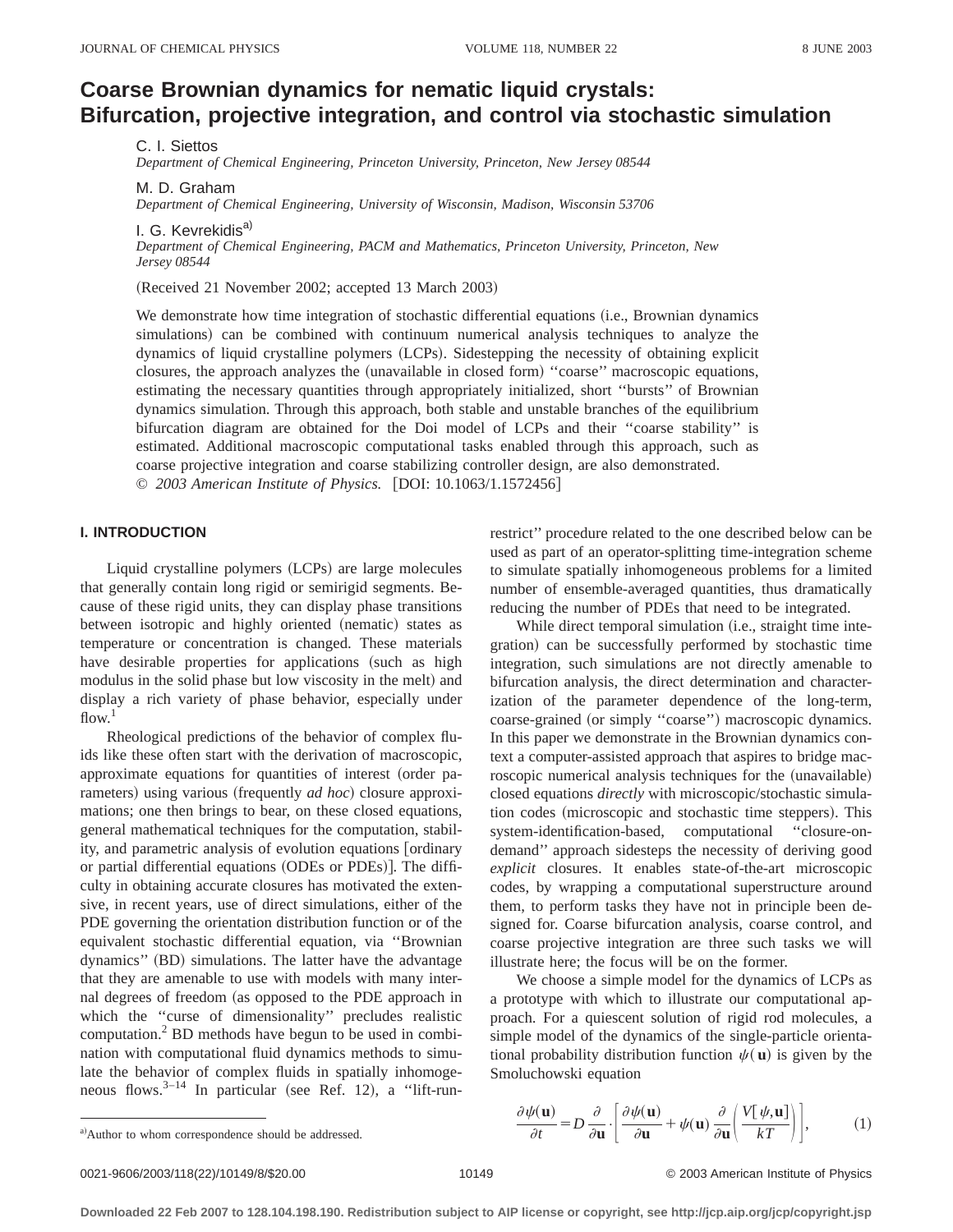where **u** is a unit vector describing orientation,  $\partial/\partial u$  is the gradient operator restricted to the unit sphere, *k* is Boltzmann's constant, *T* is absolute temperature, *D* is the rotational diffusivity, here set to unity, and  $V[\psi, \mathbf{u}]$  is a nematic potential, a functional of the distribution function that describes the free energy associated with a molecule with orientation **u** interacting with its neighbors purely through excluded volume forces.<sup>1,15</sup> We use the simple Maier–Saupe potential

$$
V[\psi, \mathbf{u}] = -\frac{3}{2} U \mathbf{u} \mathbf{u} \cdot \mathbf{S},\tag{2}
$$

where  $S = \langle \mathbf{u}\mathbf{u} \rangle - \frac{1}{3}\mathbf{I}$  is the *tensor* order parameter and  $\langle f(\mathbf{u}) \rangle$  $= \int \psi(\mathbf{u}) f(\mathbf{u}) d\mathbf{u}$ . The parameter *U* (the intensity of the nematic potential) can be thought of as proportional to the concentration of the rods. If  $\lambda$  is the eigenvalue of **S** with the largest magnitude, the so-called *scalar order parameter S* is given by  $S = 3\lambda/2$ . The isotropic phase is represented by *S*  $=0$ ; it is straightforward to show that this state exists for a quiescent solution for all values of *U*. However, when *U*  $>U_{cr}=5$  this state becomes unstable, and a numerical method is required to analyze the full nonlinear behavior of the equation.<sup>15,16</sup> It is the resulting bifurcation behavior, the bifurcation diagram of the *stochastically estimated order parameter*, that, as we demonstrate, can be captured by stochastic simulation methods.

The evolution of the distribution function can also be represented by a stochastic (integro-)differential equation<sup>17</sup>

$$
d\mathbf{u} = (\mathbf{I} - \mathbf{u}\mathbf{u}) \cdot \left( -\frac{D}{kT} \frac{\partial V}{\partial \mathbf{u}} dt + \sqrt{2D} d\mathbf{w} \right),\tag{3}
$$

where *d***w** is a Wiener process with covariance **I***dt*. It is straightforward to time-integrate this equation with stochastic simulation techniques. We solved it numerically for an ensemble of trajectories  $\{u\} = \{u_i(t): i = 1, N_t\}$  and ensemble averages  $\langle f(\mathbf{u}) \rangle$  were evaluated as  $(1/N)\sum_{i=1}^{N_t}f(\mathbf{u}_i)$ . We use here an explicit Euler method used in previous studies of liquid crystalline polymers  $(e.g., Ref. 17):$ 

$$
\mathbf{u}_{i}(t+\Delta t) = \frac{\mathbf{u}_{i}(t) - \frac{D}{kT} \frac{\partial V}{\partial \mathbf{u}}}{\left\| \mathbf{u}_{i}(t) - \frac{D}{kT} \frac{\partial V}{\partial \mathbf{u}} \right\|_{t} \Delta t + \sqrt{2D\Delta \mathbf{w}_{i}}},
$$
(4)

where  $\Delta w$  has zero mean and covariance  $I\Delta t$ . To obtain first-order weak convergence (i.e., convergence of ensemble averages) in  $\Delta t$ , it is not required that  $\Delta w$  be Gaussian;<sup>18</sup> we sample from a uniform distribution.

To perform bifurcation analysis with this stochastic process, we actually analyze the evolution of ensemble averaged properties. The *coarse time stepper* consists of the following.

(a) The choice of an order parameter at the level of which we believe that a coarse deterministic evolution equation exists and closes. We choose as our order parameter the quantity  $\frac{3}{2}(\langle u_z^2 \rangle - \frac{1}{3})$ , which, in a slight abuse of notation, we will also call *S*.

(b) The choice of a (nonunique, one-many) *lifting* operator  $\mu$  that maps the macroscopic description *S* to one or more microscopic descriptions consistent with it. Here the

''microscopic'' detailed description is the distribution **u**. The lifting step constructs  $\mathbf{u}(S_0)$  distributions *conditioned on* a given  $S_0$ ; our particular choice of lifting is described in more detail below.

(c) The evolution (through the stochastic integrator) of the "lifts"  $\mathbf{u}(S_0)$  for a *short macroscopic* time horizon *T*. This time is associated with the existence of a spectral gap (a separation of time scales in the Smoluchowski equation) and will be further discussed below.

(d) The choice of a *restriction* operator M from the microscopic description (distributions) to the corresponding macroscopic description (moments of the final distributions, possibly averaged over several initial distributions).

The combination of these steps gives us the *coarse* time stepper: an estimation of  $S(t=T)$ , the result of integrating the (unavailable in closed form) equation for  $S$  with initial condition  $S(t=0)$  for time *T*; the coarse time stepper is related to the optimal predictors of Chorin and co-workers;<sup>19</sup> here, we exploit the initial short microscopic simulation to ''close'' the unavailable equation. For the procedure to be practically successful, it is important that a separation of time scales exist in the evolution of the distribution **u**. In particular, consider a discretization of **u** in terms of (a sufficiently large number of) its moments. We expect that, for the conditions of interest, this is a singularly perturbed problem: the discretized system of coupled nonlinear ODEs for the moments evolves quickly to a one-dimensional slow manifold parametrized by *S*. This slow manifold (which can be thought of as a center manifold or possibly even an inertial manifold) is a graph of a function over *S*; all moments quickly become "slaved to"—evolve to become functionals of—*S*. While the conditions for such a ''fast'' slaving to occur may not be easy to explicitly write down or verify in a particular simulation, it is still interesting to present the following heuristic argument. If we work in a regime in which we believe that a deterministic *closed* evolution equation can be written for *S only*, then such a separation of time scales *must be valid*. For, if the higher moments did not quickly evolve to functionals of *S*, the scalar initial value  $S(t=0)$ would not be sufficient to deterministically predict *S* later on in time in a simulation or an experiment: the actual initial values of the higher moments would significantly affect  $S(t=T)$ .

Consider, as an illustration, an isothermal molecular simulation of a practically Newtonian fluid: if the stresses at the initial configuration are not proportional to velocity gradients, they would very quickly become so. Newton's law of viscosity then implicitly defines the ''slow manifold'' on which fields of higher moments of the molecular distribution are slaved to the lowest two ''determining'' moment fields: density and momentum. The Navier–Stokes equation then becomes a sort of ''approximate inertial form'' for the hierarchy of moments of the Boltzmann equation. In a similar sense, the Smoluchowski equation above is a sort of ''approximate inertial form'' for the detailed system Fokker– Planck coarse grained in terms of the single-particle orientational probability density.

The coarse variable we ''evolve'' in our simulation is  $\frac{3}{2}(\langle u_z^2 \rangle - \frac{1}{3})$  ( $\equiv$  S), a simple measure of the degree of orien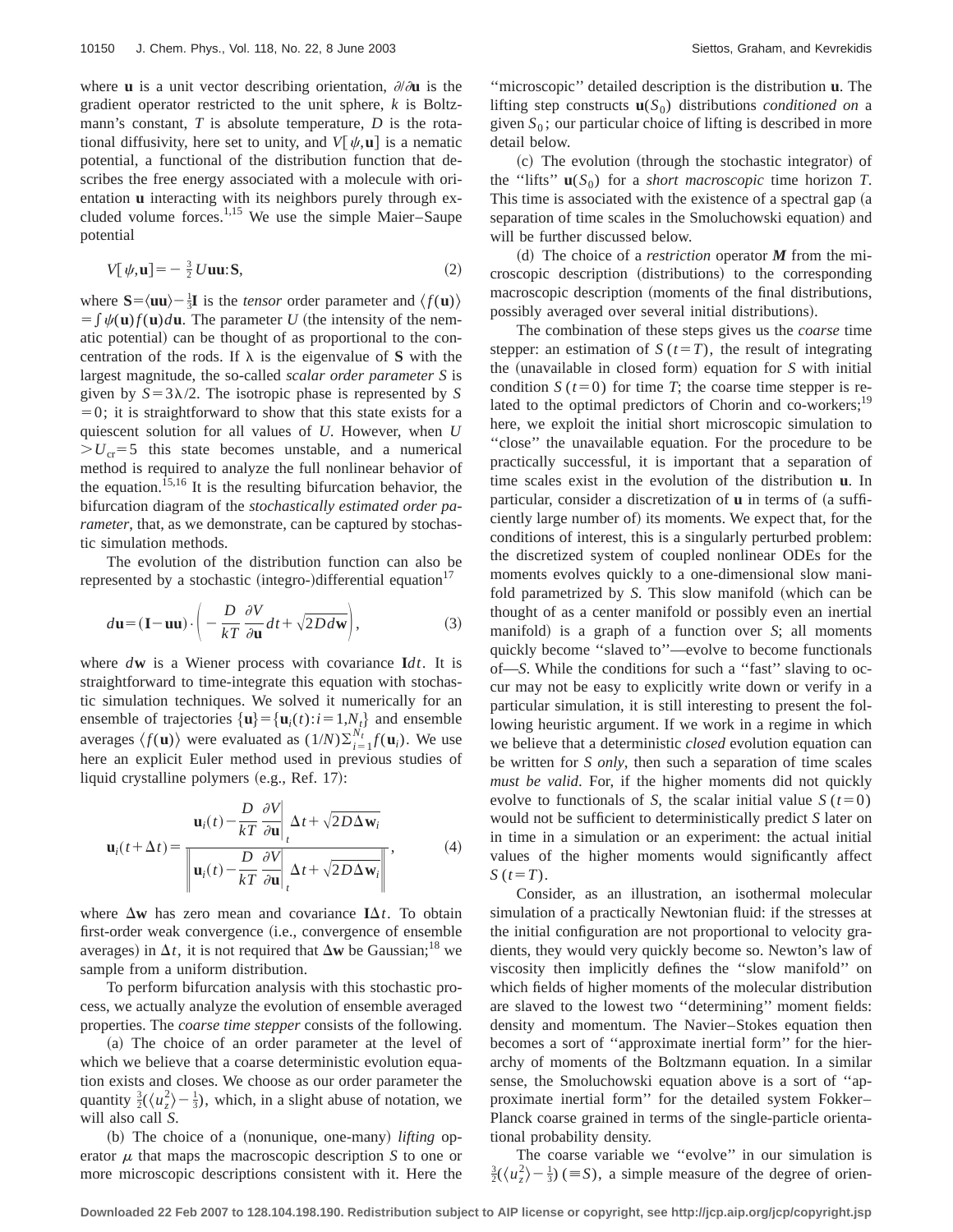tation. We initialize the orientation vectors as 3-vectors in full space, but constrained to lie on the unit sphere; the *z* (vertical) direction thus determines the north and south poles of the sphere. The most important issue in our computations is the *lifting* step: how to ''reconstruct'' or ''initialize'' a full distribution function  $\{u\}$  given a specified value *E* for  $\langle u_z^2 \rangle$ . There is clearly no unique solution to this problem (the lifting operator is not unique). A simple strategy that we find to be effective both here and in a related application to spatially varying systems<sup>12</sup> is a minimization with respect to an  $a$ *priori* chosen reference ensemble  $\{u_{ref}\}\$ . That is, we seek an ensemble  $\{u\} = \{u_{ref} + \Delta u\}$  and determine  $\{\Delta u\}$  by solving the minimization problem

$$
\min\langle \Delta \mathbf{u} \cdot \Delta \mathbf{u} \rangle, \quad \text{s.t.} \langle (\mathbf{u}_{\text{ref}} + \Delta \mathbf{u})_z^2 \rangle = E. \tag{5}
$$

This problem can be reduced to a linear least-squares problem if the  $\Delta$ **u** are sufficiently small. For an isotropic reference distribution, it is straightforward to show that the minimal corrections in the linearized problem have no component in the *x* or *y* direction, and the *z* component can be found analytically. Our procedure, then, is to solve the linearized version of Eq. (5) for  $\Delta u$ <sub>z</sub>. Then the *x* and *y* components of  $\Delta$ **u** are obtained by requiring it to be a unit vector with the same azimuthal angle as the corresponding reference vector (in spherical coordinates where the polar angle is measured from the *z* axis). We note that this "lifting" procedure always yields distributions that are (statistically) axisymmetric with respect to the *z* axis; such distributions constitute an invariant, though not necessarily stable, subspace for the Smoluchowski problem. As we will see below, we have also found it useful to construct initial ensembles conditioned not only on the value of  $\langle u_z^2 \rangle$ , but also on the *standard deviation* 

$$
\sigma = \left(\frac{1}{N-1}\sum_{i=1}^{N} (u_{zi} - \overline{u_{zi}})^2\right)^{1/2}.
$$

After initializing a distribution conditioned on *S*, additional particles were inserted to impose the desired variance while preserving the value of *S*.

A final note before moving on to the results. This problem is in fact a highly degenerate one—there are two continuous (rotational) symmetries and no preferred direction, so it is  $O(3)$  equivariant.<sup>20</sup> The trivial (isotropic random orientation of molecules) solution is spherically symmetric invariant under polar or azimuthal rotations. The states that bifurcate from this can have arbitrary orientation, so *S* is only unique to within a pair of rotations. Bifurcation problems of this nature are actually rather difficult to numerically study, unless the algorithm ''knows'' about the symmetries. Here the restriction operator constrains the solution behavior to a one-dimensional subspace of the global stable manifold, reducing the bifurcation problem to a generic one that is easily treated by standard methods (the invariances have been factored out). Furthermore, the lift operator, because it uses the isotropic distribution as a reference, keeps initial conditions close to the axisymmetric invariant subspace. The downside to this restriction is that the stability predictions made here are only valid in the subspace considered. Nevertheless, stability in the unrestricted space can be determined straightforwardly upon location of the steady state, by linearization and eigenanalysis in the full space. It is worth mentioning the recent development of a template-based method that allows the dynamic factoring out of symmetry; this method is applicable to general systems with symmetry and even to selfsimilar dynamical systems. $21,22$ 

### **II. SIMULATION RESULTS**

## **A. Coarse bifurcation analysis for the nematic Brownian dynamics model**

We found the steady-state bifurcation diagram for *S* as a sequence of fixed points of the coarse time stepper  $\Phi_T$ :

$$
S(t=T) \equiv \Phi_T(S(t=0)) = \boldsymbol{M} \mathbf{U}_T(\mathbf{u}_0) = \boldsymbol{M} \mathbf{U}_T(\boldsymbol{\mu} E),
$$

the result of lifting consistently  $S(t=0)=E$  to an initial distribution  $\mathbf{u}_0 = \mu E$ , evolving the stochastic differential equations for the distribution  $\{u_0\}$  over a time interval or reporting horizon *T* to the final distribution  $U_T$ , and restricting back to  $S = MU$ . The (coarse) derivatives for the Newton– Raphson fixed-point iteration were estimated numerically through application of the coarse time stepper to nearby *S* initial conditions. For higher-dimensional systems, Newton– Krylov-type methods are used, based on iterative identification of the slow subspace of the linearization of the time stepper (for the deterministic analog see Ref. 23). Stability (the leading part of the spectrum of the linearization of the dynamic problem at stationarity) can be deduced from the linearization of the coarse time stepper at its fixed point. Here this is a scalar quantity—a single ''multiplier'' for the discrete-time system, from which a single "exponent" (the eigenvalue of the corresponding continuous time system) is deduced. In problems with more degrees of freedom, it is the leading (slow) part of the Jacobian that is approximated as a by-product of procedures like the recursive projection method of Shroff and Keller<sup>24</sup> for deterministic problems. If the steady state is known, then matrix-free algorithms like an Arnoldi procedure can be used to estimate the slow subspace of the coarse time stepper. This was first used in macroscopic flow computations by Christodoulou and Scriven<sup>23</sup> and in viscoelastic computations by Ramanan, Kumar, and Graham.25 Somasi and Khomami have used transient microscopic simulations to quantify coarse stability. $10,11$ 

The coarse time-stepper-based fixed-point algorithm (essentially a Newton–Raphson algorithm) was combined with arclength continuation and branch-switching algorithms. The coarse bifurcation diagram of the order parameter, the largest eigenvalue of the second-rank order tensor **S** with respect to the potential intensity  $U$ , is shown in Fig. 1. It was computed [upon convergence of the Newton–Raphson algorithm to a residual of  $O(10^{-4})$ , for perturbations  $\epsilon \sim 10^{-2}$ ], using the microscopic Brownian dynamics simulator. The computational parameters were the number of trajectories  $N_{\text{trai}}=3$  $\times 10^5$ , time-reporting horizon *T*=1.75, and an inner Euler integrator step set to  $\Delta t$ =0.0005 (the sensitivity of the results to the latter was also carefully monitored). These results should be compared with Fig. 1 of Faraoni *et al.*, <sup>16</sup> where the bifurcation diagram is computed from a standard bifurcation analysis of a spherical harmonics Galerkin expansion of the Smoluchowski equation.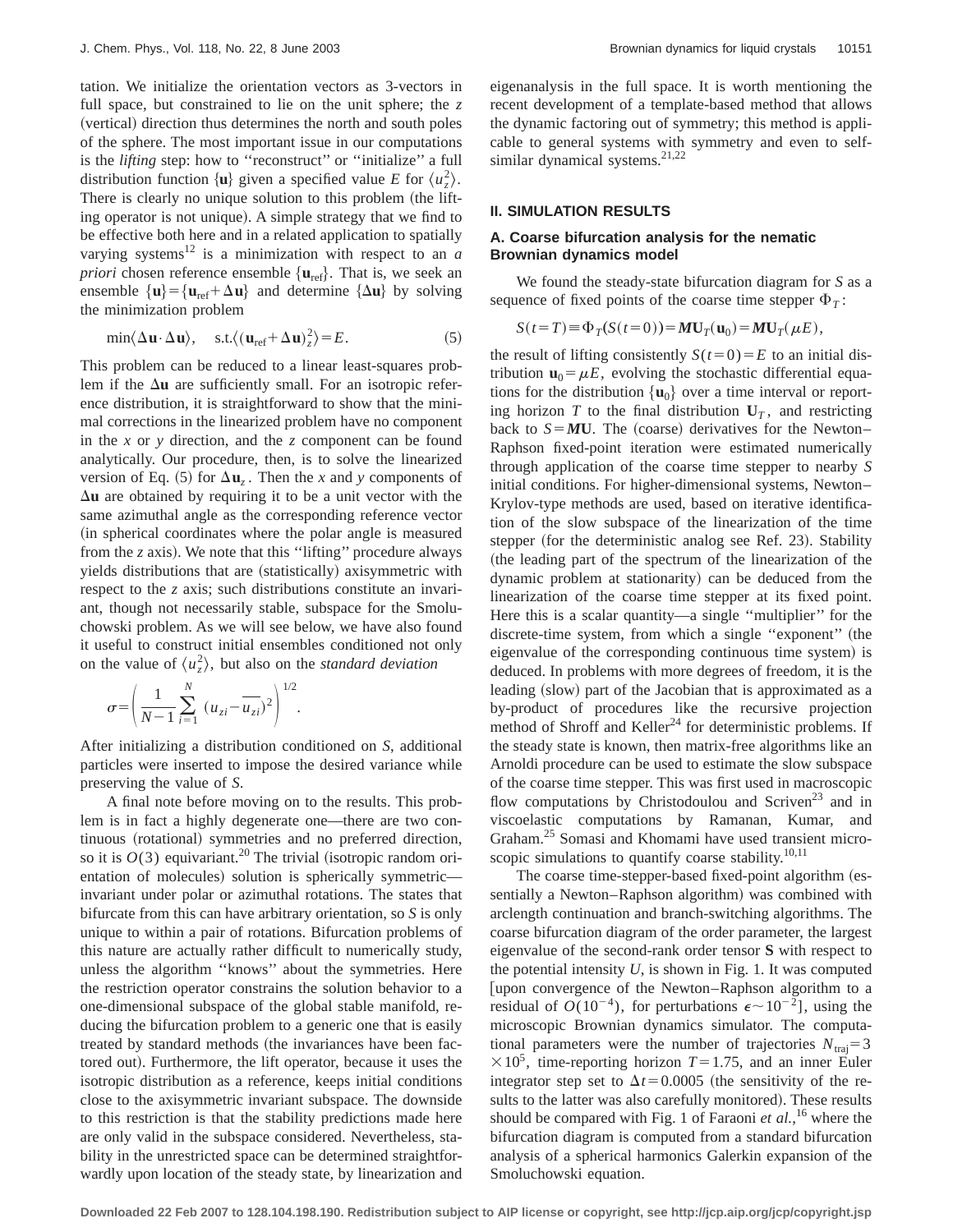

FIG. 1. Coarse bifurcation diagram for the nematic model for  $N_{\text{trai}}=3$  $\times 10^5$ ,  $dt = 0.0005$ ,  $T = 1.75$ ; solid (open) rhombs and circles correspond to stable (unstable) stationary states. These are obtained as fixed points of the coarse BD time stepper.

The isotropic ("flat") solution loses stability at what appears (for our scalar coarse variable) like a transcritical bifurcation at a critical potential  $U_{cr}$ , giving rise to two partially oriented anisotropic solutions. The predicted critical value of  $U_{cr}$  as calculated with our "coarse Brownian dynamics" procedure was found to be  $U_{cr}$ =5.01 and agrees within 0.2% with the predictions of the Smoluchowski equation. A turning point was found to be on the subcritical prolate ( $S > 0$ , nematic) branch at  $U^* \approx 4.6$  (within 2.2% of the predictions obtained using the discretized Smoluchowski equation). The stability of the linearized system is monitored by computing the norm of the eigenvalues that cross the unit circle. The stability results here are consistent with those dictated by bifurcation theory: solutions on the subcritical prolate branch are unstable between  $U^*$   $\lt U \lt U_{cr}$  and regain stability past the turning point (for  $U > U^*$ ); solutions on the oblate branch  $(S<0)$  *appear* stable in these computations. Extensive time evolution of the stochastic system shows that the oblate branch is indeed unstable with respect to perturbations that drive it to a prolate branch that does not have the *z* axisymmetry imposed by our lifting step.

It is interesting to consider the *apparent stability* of the computed oblate branch. We know from fully discretized Smoluchowski simulations that this branch is *unstable*. It is actually a saddle branch: most directions in phase space are attracted to the steady states, and only the ones destabilized at  $U_{cr}$  are unstable. Close to  $U_{cr}$  these unstable modes are so slow, that the BD simulator, depending on its time horizon, does not initially "see" the instability [see Figs. 2(b)–2(d)], considering this direction as practically neutral. It records the movement along one of the slowest attracting direction and reports the steady state as stable. Of course, if we let the time-reporting horizon of the time stepper grow longer, the instability will be correctly characterized. This might appear at first sight as a defect of the approach; on the contrary, we



FIG. 2. Evolution of  $\langle u_z^2 \rangle$  for different initial values, intensity potentials and stochastic integrator time steps. (a), (b)  $U=6.5$ ,  $N_{\text{traj}}=10^3$ ,  $dt=0.001$ , (c) U  $555$ ,  $N_{\text{traj}}=10^3$ ,  $dt=0.001$ , (d)  $U=5.5$ ,  $N_{\text{traj}}=3\times10^5$ ,  $dt=0.0005$ . The purpose of the figure is to illustrate some of the parametric and numerical effects, but also to show that initial transients may linger enough around an unstable stationary state for the coarse time stepper to find it as a fixed point.

**Downloaded 22 Feb 2007 to 128.104.198.190. Redistribution subject to AIP license or copyright, see http://jcp.aip.org/jcp/copyright.jsp**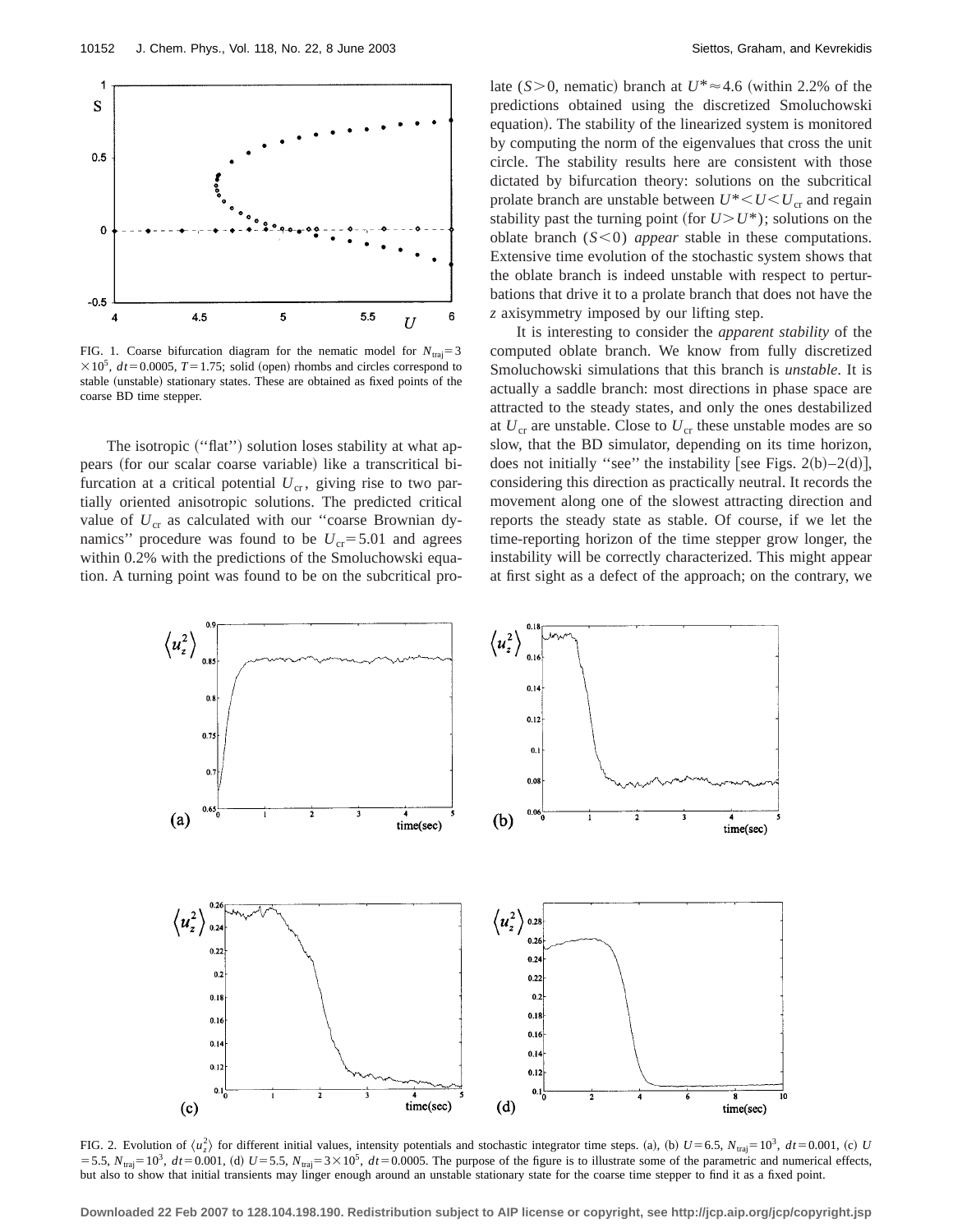

FIG. 3. Exchange of stability at  $U_{cr}$ ; rhombs correspond to the coarse eigenvalues calculated on the isotropic branch, while circles correspond to the ones calculated on the prolate branch.

believe that it may be a strong point. What the coarse time stepper reports is the expected behavior *over the simulation ensemble and time horizon chosen*. It is well known that different apparent dynamics occur when one studies a noisy phenomenon at different time levels. Instead of deriving different equations for the expected behavior over different time scales, we can in principle analyze the behavior of several such ''layers'' using the *same* inner detailed simulator, but tailoring the simulation ensemble (initial conditions and observation time) to the "layer" of interest (see Ref. 26 for a discussion).

Figure 3 illustrates the computed exchange of stability at  $U_{\rm cr}$ ; rhombs correspond to the eigenvalues calculated on the flat branch, while circles correspond to the ones calculated on the branch containing the turning point. The above coarse bifurcation analysis is based on the hypothesis that a macroscopic coarse model exists *and closes* for *S*, a single statistic of the underlying microscopic distribution. This implies that higher-order moments of the **u** distribution become quickly *enslaved* to lower ones (they evolve towards a "slow manifold" parametrized by the lower ones). Computational results corroborating this can be seen in Fig. 4, which illustrates (both in terms of the direct and of the cumulative distribution) the "initial fast" and "subsequent slow" evolution stages.

A ''phase portrait'' of the trajectories of a few different evolving distributions is seen in Fig. 5, where two moments of the distributions are plotted: *S* as well as  $\sigma$ , the standard deviation of the microscopic distribution in the *z* direction (which is a "higher" than *S* moment in the corresponding hierarchy). A one-dimensional slow manifold parametrized by *S* is clear in the picture; all three coarse steady states clearly lie on this manifold.

It is interesting to consider the *transient approach* of various initial distributions to this manifold. As we have postulated in kinetic Monte Carlo and lattice Boltzmann contexts, three time scales exist at this resolution:  $(a)$  an initial



FIG. 4. (a) Evolution of the distribution function of **u** (histogram) in the  $z$ direction. The values in the  $z$  direction were partitioned in 100 bins.  $(b)$ Evolution of the corresponding cumulative distribution function of **u** in the *z* direction. The simulations were performed at  $U=5.5$ ,  $N_{\text{traj}}=10^3$ , *dt*  $=0.001.$ 

very fast collapse onto a two-dimensional slow manifold parametrized by *S* and  $\sigma$  (this is the "healing" of the errors made in the lifting step<sup>26–29</sup>); (b) this is followed by a somewhat slower approach to the one-dimensional slow manifold, parametrized by *S*; and finally (c) a "slow" approach to the ultimate steady state on this slow manifold.

It is interesting that when we "lift"  $(i.e., condition the$ microscopic distributions on two coarse variables *S* and  $\sigma$ ) we have a two-dimensional time stepper, and its fixed points, upon convergence of the Newton–Raphson algorithm to a residual of  $O(10^{-4})$  for  $\epsilon \sim 10^{-2}$ , possess two eigenvalues (multipliers), representative of the corresponding relaxation times. In the particular case shown (at  $U=4.75$  using  $N_{\text{traj}}$ =10<sup>5</sup>) the two eigenvalues were found to be  $\lambda_1$ =0.18 (the corresponding eigenvector is depicted with the dashed line) and  $\lambda_2$ =0.001 (the corresponding eigenvector is depicted with the dotted line). This implies that the (discrete time) evolution of the second ''coarse mode'' is about 500 faster than the first ''coarse mode,'' the slowest, governing one. Notice that the eigenvector corresponding to the slow eigenvalue is aligned with the (visually apparent) one-dimensional slow manifold. Our computational results at this level of ac-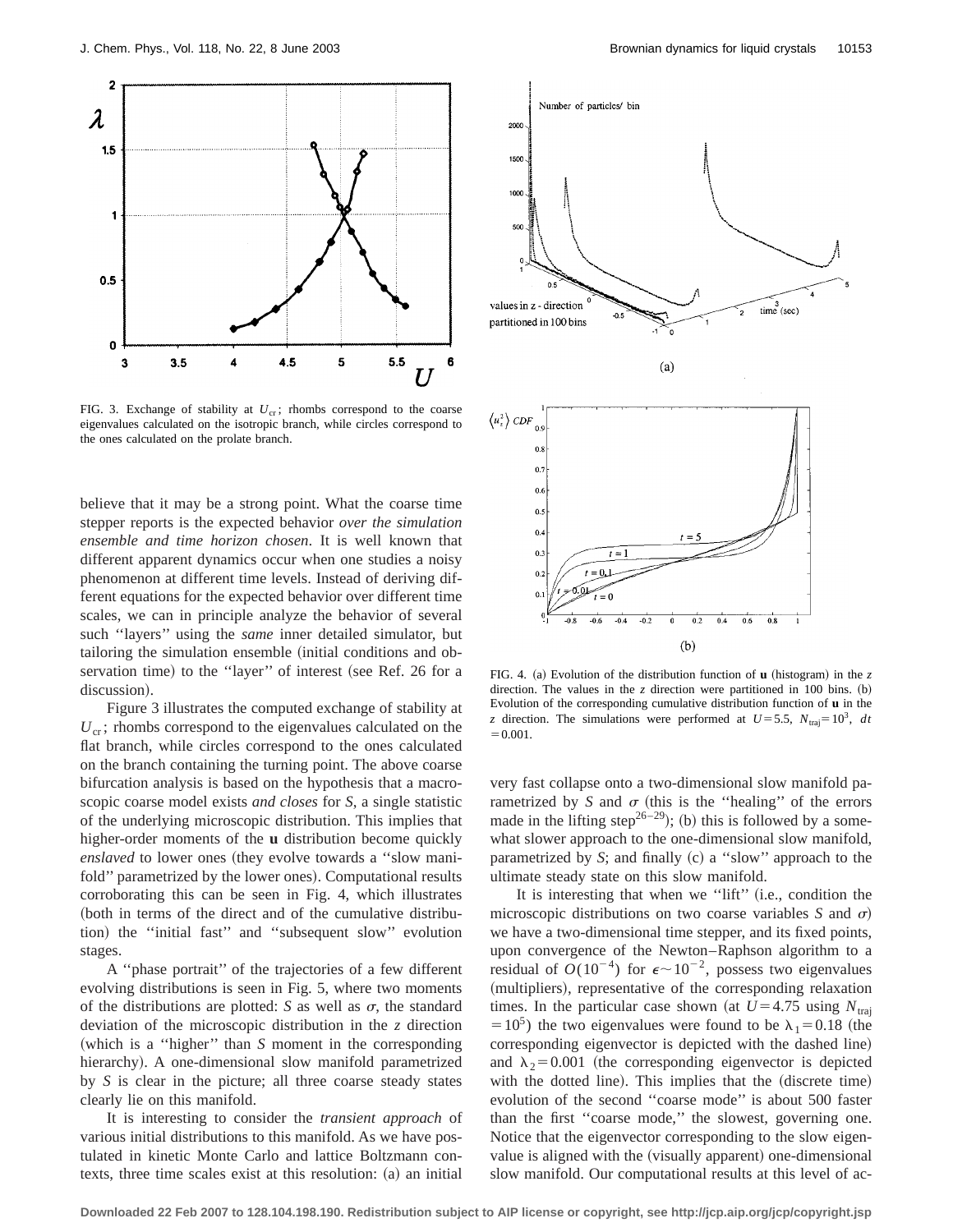

FIG. 5. Phase portrait (in *S* and standard deviation  $\sigma$ ) at  $U=4.75$ . The results are obtained through the coarse BD time stepper using  $N_{\text{traj}}=10^5$  and *dt*  $=0.0005$ ; the dashed line depicts the coarse eigenvector corresponding to  $\lambda_1=0.18$ , while the dotted one depicts the coarse eigenvector corresponding to  $\lambda_2$ =0.001. The "noisy" lines are stochastic simulations, showing two stages, fast followed by slow, of coarse decay to the stationary state (this is more marked in the blowup close to the top left stable stationary state). The solid curve is the one-dimensional "slow manifold" on which all long-term dynamics lie (including the three marked coarse stationary states).

curacy were converged with respect to the number of trajectories and the inner step of the Euler microscopic integrator. This is the first time we have been able to quantitatively confirm that one moment of the distribution is sufficient to close a deterministic equation.

It makes sense to begin such computations in a regime where we know at least at what level one might obtain closures (at these values of  $U$  and in the absence of shear, it was known that one can close with *S* only). What happens as we approach (in a continuation environment) conditions where the closure will fail? The situation is discussed in detail in Ref. 26: moments ''higher up'' in the hierarchy, which were fast enough for lower *U*, start becoming slow. We must then augment the set of independent coarse variables; the same ''lift-run-restrict'' procedure can be used for coarse computation as long as we simply "lift" (construct distributions conditioned on) *a higher number of moments* as independent coarse variables (e.g., see Ref. 12). Performing such a check regularly along a continuation branch (keeping track of whether the ''next fastest'' mode is still fast enough to get enslaved over our reporting horizon) is the analog, in our case, of checking from time to time whether the mesh for a given discretization problem needs refinement or not.

## **B. Coarse control for the nematic Brownian dynamics model**

The proposed computational framework serves as a ''just in time" or "on demand"<sup>30</sup> computational closure methodology that allows the identification, from short computational experiments, of coarse time derivatives, ''coarse slow'' Jacobians, coarse derivatives with respect to parameters, etc. These quantities are used in conjunction with traditional, continuum scientific computation to find coarse fixed points. These fixed points, along with the coarse linearization around them, are precisely the ''systems level'' information required by a linear control design algorithm. It becomes then possible to invoke such algorithms and design coarse observers and controllers that will stabilize coarse unstable stationary states; extensions to nonlinear control are straightforward.

For demonstration we designed a stabilizing controller for the macroscopic *unstable* stationary state at  $U_0 = 4.7$ . This coarse steady state [evaluated through the  $T=1.75$ coarse Brownian time stepper, upon convergence of the Newton iteration to a residual of  $O(10^{-5})$  for  $\epsilon \sim 10^{-2}$ ] is  $S_0 \approx 0.15$ . It is assumed that the discrete model describing the system behavior around the equilibrium is given by the standard discrete time stochastic state-space model:  $\mathbf{x}(k+1)$  $= Ax(k) + Bu(k) + w(k);$  here,  $w(k)$  denotes the process noise. At the steady state, the estimates of the (scalar, since the problem is one dimensional) Jacobian **A** and control matrix **B** were found to be  $A \approx 1.53$  and  $B \approx 0.33$ . Actually, this information is a by-product of the fixed-point–continuation procedure for estimating the location of the coarse steady states. At this point we should note that for coarse large-scale problems (such as those arising in discretized coarse PDEs), Newton–Picard-type algorithms (e.g., the RPM algorithm) can be used to derive the ''coarse *slow*'' Jacobian matrices. We employ our bifurcation parameter *U*, the intensity of the nematic potential, as the control actuator. We used a linear feedback controller of the form  $U(t) - U_0 \equiv u(t) = -K(S)$  $-S_0$ ). For our illustrations, we aimed at stabilizing the unstable coarse steady state by placing the coarse eigenvalue to  $\lambda \approx 0.95$  with a sampling time  $DT = dt = 0.005$ ; the required control gain was found to be  $K \approx 54$ . The number of trajectories was set to  $N_{\text{traj}}=3\times10^3$ . If necessary, a Kalman filter could also have been constructed based on the coarse information. $31$  The open- and closed-loop responses are shown in Fig. 6.

## **C. Coarse projective integration of the Brownian dynamics model**

We have demonstrated that our coarse ''lift-run-restrict'' procedure can be used to enable the performance of several numerical tasks (bifurcation, continuation, stability analysis, and control) directly at the macroscopic level, sidestepping the necessity to obtain explicit macroscopic closures. We will now briefly demonstrate that this procedure can also be used to accelerate the time evolution computations directly. The

**Downloaded 22 Feb 2007 to 128.104.198.190. Redistribution subject to AIP license or copyright, see http://jcp.aip.org/jcp/copyright.jsp**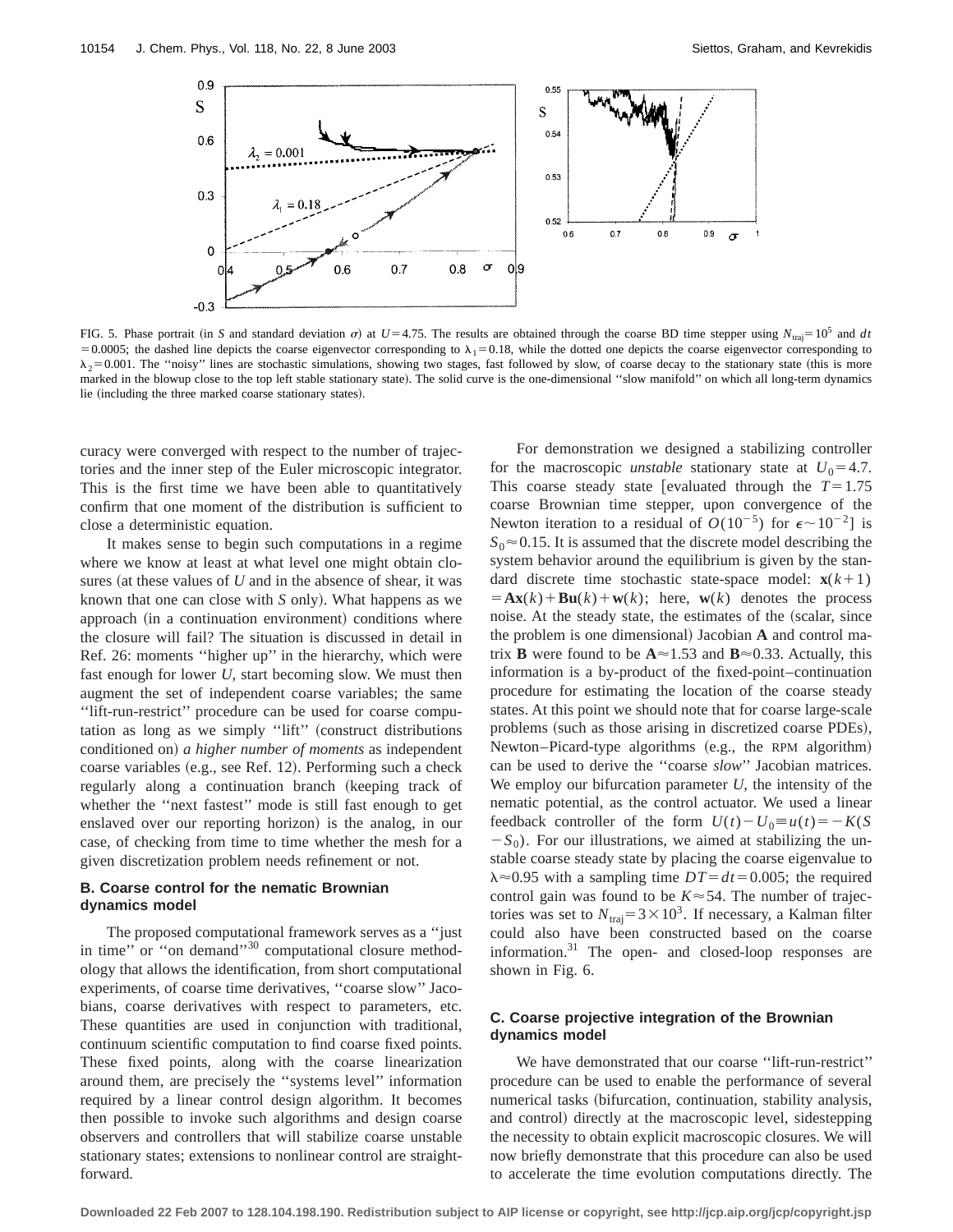

FIG. 6. Stabilizing an unstable steady state (at  $U_0$ =4.7);  $N_{\text{traj}}=3\times10^3$ , (a) open-loop response (dotted line); closed-loop response (solid line), (b) closed response of the control variable  $U$  (dashed lines correspond to nominal values).

method to accomplish this, called ''coarse projective integration,'' is described in more detail in Refs. 29 and 32. Here we only demonstrate its simplest realization (the coarse forward Euler projective method).

The main idea is to consider the computations that would have been performed, had an explicit closure been available [in the form of a scalar ODE in the form  $dS/dt$  $f(S)$ ]. Given an initial condition *S* (*t*=0)= *S*<sub>0</sub> a simple, explicit, forward Euler integration (with time step  $\Delta t$ ) would give  $S(t = \Delta t) = S_0 + \Delta t f(S_0)$ . Since the time derivative functional form  $f(\cdot)$  is not explicitly available, we *estimate* it from short-duration BD simulations initialized consistently with  $S_0$ . The steps of the algorithm are then as follows (given the lifting and restriction operator choices we discussed above):

(a) Select an initial condition  $S_0$ .

 $(b)$  Lift it to one (or more) consistent microscopic distributions,  $\mathbf{u}_0 = \mu S_0$ .

(c) Evolve microscopically for enough time  $t_1$  for the lifting errors to heal, and restrict to  $S_1 = M(\mathbf{u}(t=t_1))$ ; evolve a little longer, until time  $t_2$ , restrict to  $S_2 = M(\mathbf{u}(t=t_2)).$ 

(d) Use the difference  $(S_2 - S_1)/(t_2 - t_1)$  to estimate the derivative  $dS/dt|_{t=t_2}$ .

(e) Project in the future to an estimate  $S(t=t_3)=S_2$  $+(t_3-t_2)(S_2-S_1)/(t_2-t_1).$ 

 $(f)$  Return to step  $(b)$ .

One can clearly see an "inner" integrator (the BD simulator) and an "outer" integrator (a forward Euler method that uses the results of the inner integrator). This is the simplest form of the coarse projective forward Euler method, with simple differencing for the estimation of derivatives; much more sophisticated components can be used in assembling such multilevel integration schemes, but the idea remains the same. The numerical analysis of these algorithms is the subject of extensive research, $32$  as are the issues of modifying them for the case where the ''inner'' evolution code is a microscopic–stochastic code (here, the BD simulator). Our purpose here is not to analyze these algorithms, but just to illustrate their underlying principle. This is accomplished in Fig. 7, where short bursts of BD simulation (marked with asterisks) are used to estimate (after an initial transient) the time derivative *dS*/*dt*. This quantity is then used to perform a "projection" into the future (predict the expected value of *S* after some time). The procedure is then repeated: we lift from the predicted value of *S* to a new microscopic distribution, run for some time to obtain a new estimate of *dS*/*dt*, project again, and so on. For comparison, we have included in the Fig.  $7$  the projection (on  $S$ ) of a long, uninterrupted BD transient. It is clear that, in this case, the procedure eventually saves us  $60\%$  of the BD simulation flops (the projection time interval is  $3/2$  the BD evolution one). The errors made when lifting from the ''projected in time'' value of *S* are seen to quickly ''heal'' as the BD simulation is restarted. This is a consequence of the exponential attractivity of the ''slow manifold'' parametrized by our coarse variable *S*.

#### **III. DISCUSSION AND CONCLUSIONS**

We presented and illustrated, in a Brownian dynamics context, a computational methodology for the coarse, multiscale computational study of microscopic stochastic simulators. Our example was the ''enabling'' of Brownian dynamics simulators of nematic liquid crystal models to perform macroscopic tasks such as the location of stable and unstable coarse stationary states, their stability, continuation, and bifurcation analysis, as well as additional tasks (controller design, coarse projective integration, etc.). We believe that these computer-assisted techniques, grounded in the power of an ''inner'' microscopic simulator and based on the *conceptual* existence of a macroscopic closure, offer the promise of a new bridge across the scale gap, between ''the best available'' microscopic–stochastic simulators and their macroscopic, coarse dynamics. Based on the separation of time scales that fundamentally underlies macroscopic deterministic equations, these algorithms sidestep the derivation of explicit equations, but do allow the use of a large arsenal of ''equation-based tools,'' developed for continuum models, to be used directly on the microscopic solvers. Many ''systems'' tools, ranging from system identification and filtering, to variance reduction and matrix free iterative linear algebra methods, form part of this bridge. An extensive discussion of the overall approach can be found in Ref. 29.